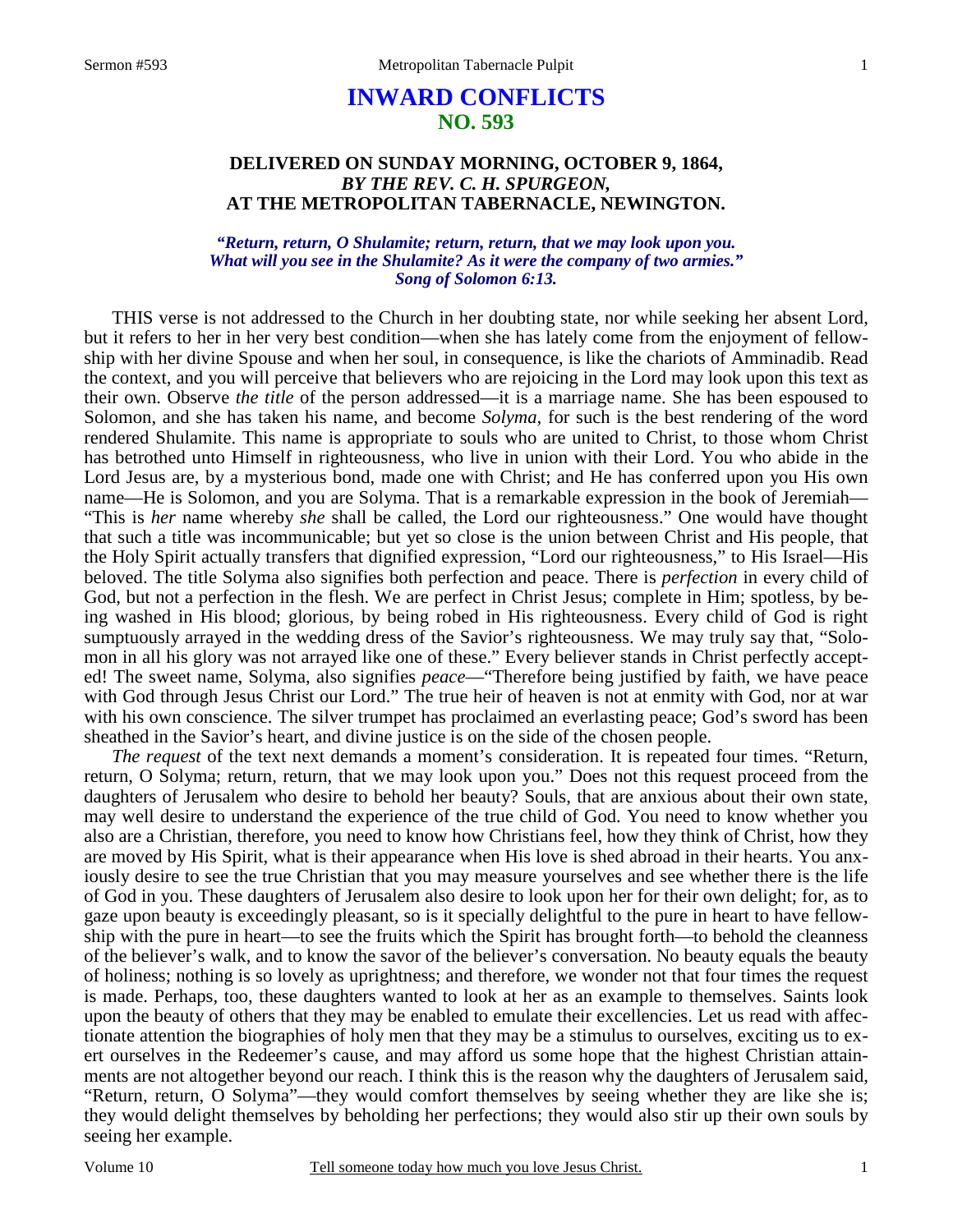The rest of the text, you will observe, may be considered two ways—either the spouse asks the question, which is the most probable—she says, "What shall you see in Solyma?" She thinks that there is no beauty in her, nothing in her that anyone should delight in her, or fix his eyes upon her, or derive any profit from regarding her. "Why," she says, "all that you will see in me is a company of two armies—a conflict between good and evil. If you look upon me you see nothing but good and evil fighting together, darkness and light contending. I am not worth your looking at." And so she would gladly veil her face and go away if it were not for the earnest request which seems to hold her fast—or, as some think, this question is asked by bystanders, and is answered by the daughters of Jerusalem—"What shall you see in the Shulamite?" the giddy crowd inquires; and instructed believers cry, "We shall see in her the concurrence of two triumphant armies returning as choristers, with music and with dancing, from the field of battle! We shall see in her the King immortal, invisible, with all His hosts of grace; we shall see in her the purified soul co-working with the glorious Savior; we shall see in the Christian Church the activity of sanctified manhood, combined with the majestic power of Deity residing within." This is what *she* might not say of herself; but what they would see in her. Observe, then, the two meanings, and let us dismiss the second until another occasion. There is, in every Christian, a sweet composition of Christ's power and of the activity of his own soul; there is the power of God, and there is the creature himself made willing in the day of God's power. There is in the Christian, God working in him to will and to do of His own good pleasure, and the man himself working out his own salvation with fear and trembling. In the Christian Church, there is man working for God and God working in man—and all this in such a joyful manner as to be rather resembling the triumph of returning conquerors than the going forth to fight of those who make war. What shall we see in Solyma? We shall see the blessed meeting of the two great armies of sanctified humanity and of God made flesh.

But we are now coming to take the text in the first sense—the Church blushingly declares that there is nothing to be seen in her except conflict, turmoil, the wrestling of two great powers—two mighty armies contending for the mastery. Upon this point, may God give us light for the comfort of many who are passing through this stage of Christian experience.

**I.** We shall, at the outset, this morning, first call upon you, who know the Lord, to OBSERVE THE FACT OF THE TWO ARMIES IN EVERY CHRISTIAN.

This is very evident, but to aid your reflections, let me remind you, *throughout this very book you see traces of it.* This Canticle is a marriage song—it therefore speaks less of the battlefield than some other portions of Scripture, for at the marriage feast allusions to trial and to warfare ought to be few. Yet, that the Church is not altogether sanctified is clear, if you note such passages as the fifth verse of the first chapter. "I am black," she says, "but lovely, O you daughters of Jerusalem, as the tents of Kedar, as the curtains of Solomon." She is black—here is her natural state—here we have the manifestation of her continued depravity of heart. "I am black, but lovely"—here is her spiritual condition—the Spirit of God has clothed her with beauteous graces; Christ has washed her and made her fair in His sight. "I am like the tents of Kedar," she says, "the smoke-dried curtains of those Arab wanderers who dwelt in this country set forth my sinfulness." And yet in Christ, she compares herself to those embroidered curtains, heavy with gold and silver threads, which hang about the throne of Solomon! In the third chapter, she plainly proves that she is not always enjoying fellowship, but is in a mixed condition. "By night on my bed"—here is her slothfulness—"I sought Him whom my soul loves"—here is her activity. "I sought Him"—here is her desire—"but I found Him not"—here is her sad experience of His absence. Then in the fifth chapter, the second verse, there is a singular commixture. "I sleep"—I am sluggish, cold, dead, lethargic—"but my heart wakes"—the inward principle is still vital, still panting after something better. We find her in the third verse making vain excuses for not opening to her Lord; but before long you come to the fifth verse, and you find her opening to her Beloved, though her Beloved has withdrawn—refusing but soon complying; the two natures battling; the one fast closing the door, and the other opening it and seeking the Beloved with tearful complaint. Throughout the Song there is always this mixture.

But, as I have said, we cannot expect to find much of this in a nuptial ode; turn, therefore, to the great book of battle songs, *the Book of Psalms,* and here you have in almost every Psalm indications of the complexity of the Christian character. So strange are some of the Psalms that it has been well said they might have been written rather by two persons than by one. David will begin out of the very depths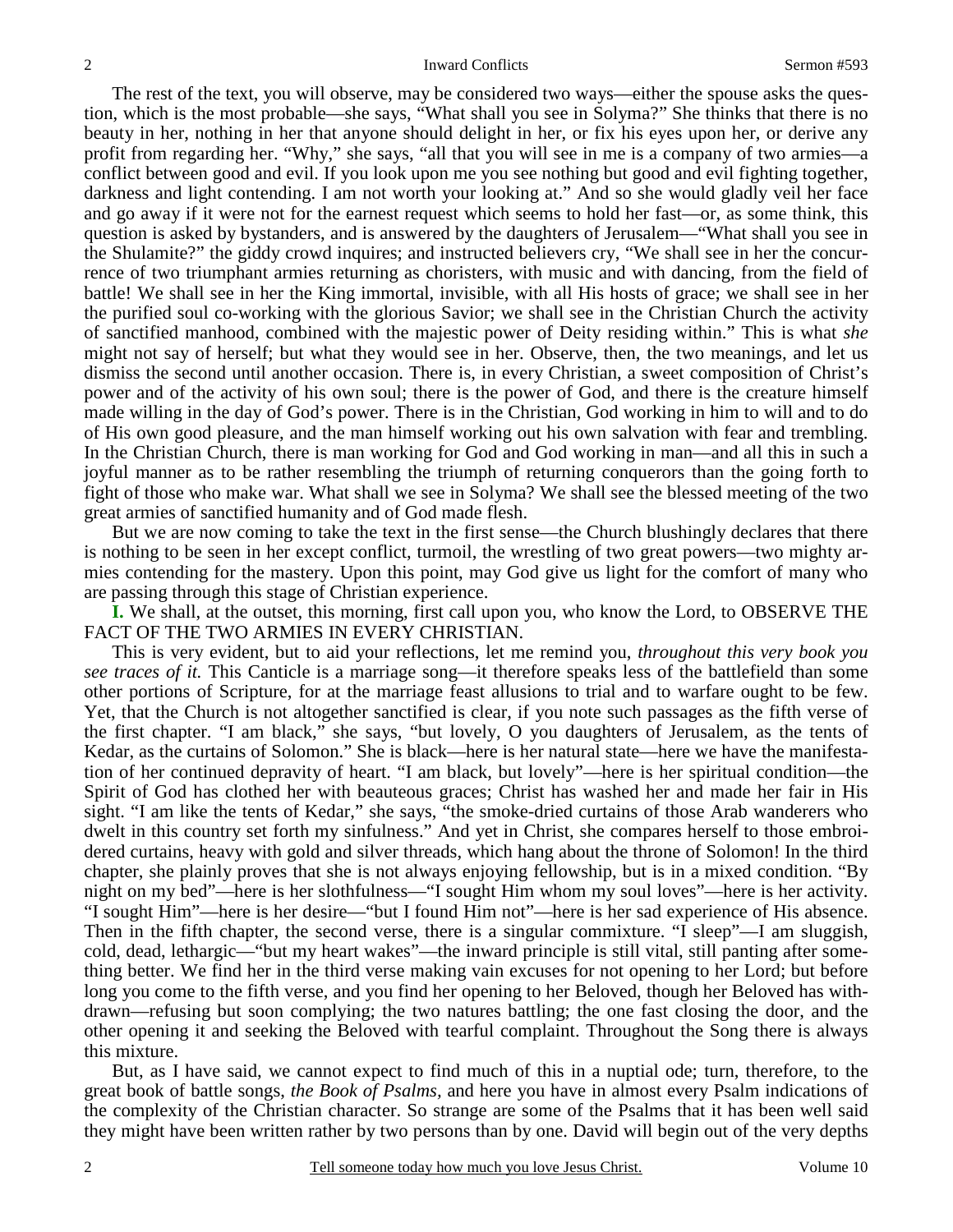#### Sermon #593 Inward Conflicts

calling unto God, and then, he will end with all the jubilant notes of a conqueror leading captivity captive. I shall not have time to refer to many passages, but the 42<sup>nd</sup> Psalm will strike you where the one David seems to be reasoning with another David. "Why are you cast down, O my soul? And why are you disquieted within me? Hope you in God: for I shall yet praise Him." And the next Psalm is much to the same effect. Perhaps, however, the most eminent and striking paradox of the whole, is the 73<sup>rd</sup> Psalm, the  $22<sup>nd</sup>$  verse, there he says of himself, "So foolish was I, and ignorant: I was as a beast before You." He could not go further than that surely in a description of himself. "Nevertheless, I am continually with You: You have held me by my right hand. You shall guide me with Your counsel, and afterward receive me to glory. Whom have I in heaven but You? And there is none upon earth that I desire beside You." Heavy as a stone, he lies embedded in the mire, and yet all of a sudden, he takes wings to himself and outstrips the eagle's flight, as he loses himself in the splendor of the Sun of Righteousness, mounting so high as to be entirely lost to all but God! David's experience, as we find it pictured to us in the Psalms, is but our own, written out in large capital letters; and here we see what strange incongruities, what marvelous paradoxes are found in men.

If we need still further instruction upon this matter, let me refer you to *the epistles of our apostle Paul.* I read in your hearing, just now, that extraordinary passage in the seventh of Romans. How could there have been more graphically described than we have there, the war and the contention which is always going on between the old nature and the divine life which God has implanted within us? To the like effect is the  $17<sup>th</sup>$  verse of the fifth chapter of the Galatians, where he says, "For the flesh lusts against the Spirit, and the Spirit against the flesh: and these are contrary the one to the other: so that you cannot do the things that you would." We are carnal and yet spiritual—lost in self, yet saved in Christ. We are all imperfections and yet perfect; incomplete in all things and yet complete in everything! Strange contradictions, but yet most strangely true.

Another evidence of this matter is *the concurrent experience of saved souls.* I thought of just taking down at random biographies from my library shelves and writing out passages, but I had scarcely time for that; in truth, you have but to read the truthful life of any Christian, and you soon find that he is not all Spirit, but also flesh; not all renewed nature, but still compassed with infirmity. We have whole volumes upon this subject. There is *"Bunyan's Holy War,"* describing God's conquest of the town of Mansoul, and its subsequent attacks by sins lurking within and foes storming without. Sibbe's book, *"The Soul's Conflict,"* contains a mass of experiential knowledge. But you will perhaps feel more pleased if I give you, instead of words prose, one or two expressions in the form of rhyme, which will show you that our hymn-writers—they should be among the more joyous of the Christian Church—have been compelled, sometimes, to sing paradoxes concerning themselves. Ralph Erskine has left us that strange work, *"The Believer's Riddle,"* the greatest riddle that was ever written, a perfect maze to all but those who have the clue within. He says*—* 

> *"My heart's a mirror, dim and bright, A compound strange of day and night, Of dung and diamonds, dross and gold, Of summer's heat and winter's cold."*

Hart, whose hymns come, indeed, from the heart—rightly named was he—in his hymn called, *"The Paradox,"* says*—* 

> *"How strange is the course that a Christian must steer, How perplexed is the path he must tread. The hope of his happiness rises from fear, And his life he receives from the dead. His fairest pretensions must wholly be waved, And his best resolutions be crossed; Nor can he expect to be perfectly saved Till he finds himself utterly lost. When all this is done and his heart is assured, Of the total remission of sins; When his pardon is signed and his peace is procured, From that moment his conflict begins."*

We have that hymn of Newton's, which you will find in your *Rippon's Selection—* 

Volume 10 Tell someone today how much you love Jesus Christ.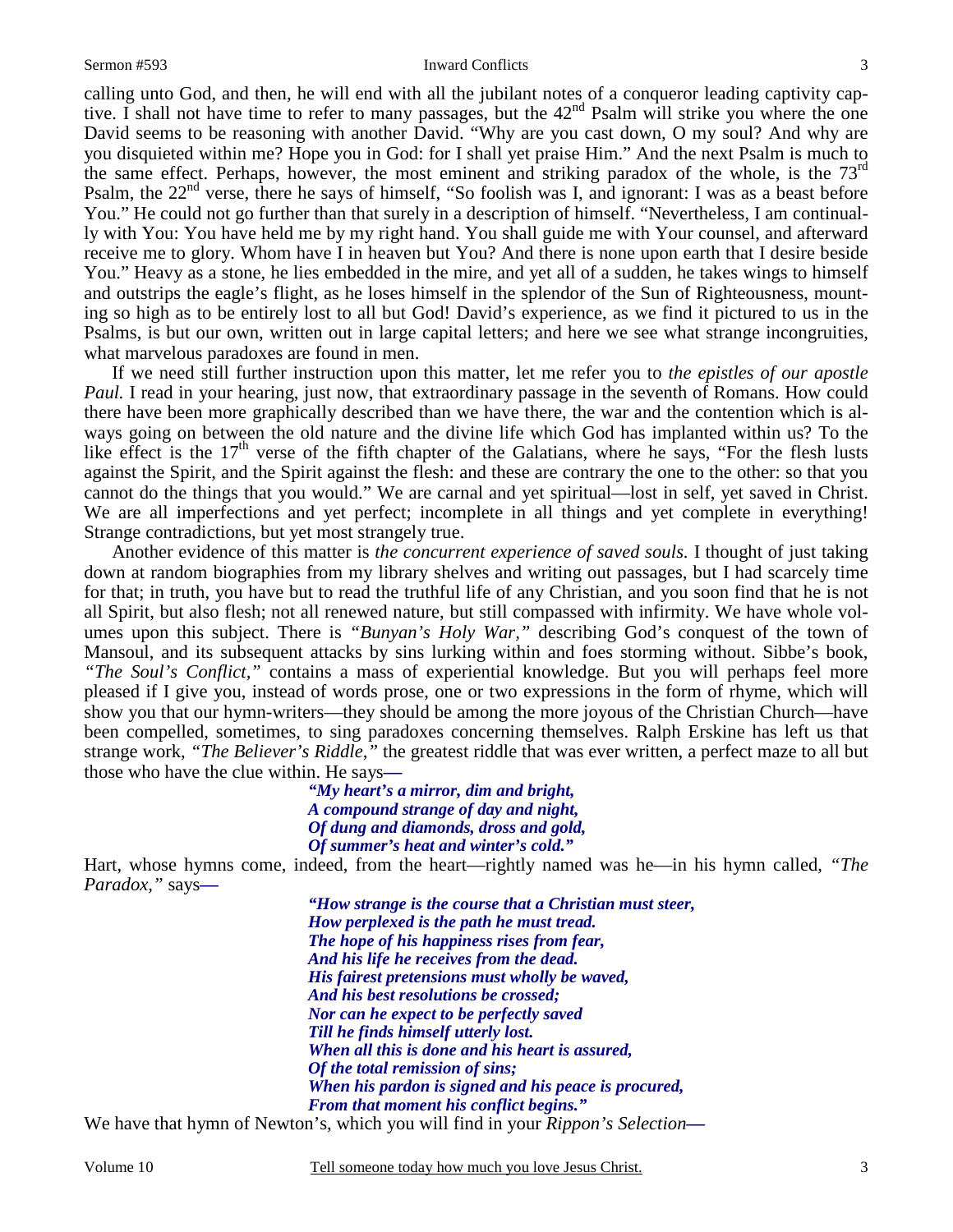*I would, but cannot pray,"*  and so on. Still more remarkable is that hymn*—* 

*"I asked the Lord that I might grow In faith, and love, and every grace; Might more of His salvation know, And seek more earnestly His face."* 

*"I would, but cannot sing,* 

But I need not repeat it, because you have it in your books. You will there find that instead of God's working in the way in which he expected, the singer was made to feel the hidden evils of his heart, and so he was humbled and brought in true penitence nearer to God. Cowper thus sings of himself in a hymn which is also in your book—

> *"The Lord will happiness divine On contrite hearts bestow; Then tell me, gracious God, is mine A contrite heart or no? I sometimes think myself inclined To love You, if I could; But often feel another mind, Averse to all that's good. My best desires are faint and few, I gladly would strive for more! But, when I cry, 'My strength renew,' Seem weaker than before. O make this heart rejoice or ache! Decide this doubt for me; And, if it is not broken, break, And heal it, if it be."*

Thus, if time did not fail us, we might go through all those men who have at any time served the Church of God, and say of them all that they have experienced, felt, and confessed a struggle and a conflict between what God has implanted and what nature has left in them. Nor do I think, dear friends, that we ought at all to wonder at this. It sounds strange in the carnal ear, but we ought not to marvel, for this is only according to the analogy of nature. If you look abroad, you will discern everywhere contending forces, and out of these contending forces the rule of nature comes. See yonder orbs; moved by a mysterious impulse, they seek to fly off into space; but the sun holds them by invisible bands. The bands of the sun's attraction would draw them at once into his heat, but on the other hand, the centrifugal force would drive them far away into distant space. Between these two, they keep the circular orbit which God has at present appointed. So we have a corrupt nature within us, which would drive us to sin, and on the other hand, the divine power within would draw us into perfect conformity and union with Christ; between those two forces the Christian life becomes much what it is. Observe, how in this world death and life are contending together. Death crowds his graves, but life wins the victory; Death may toll the knell, and this is his note of triumph; but every cry of every new-born infant is another shout of the battle of life in which life still claims to be victorious! Look at your own persons, and in your own bodies, you see this duplex action. You breathe, but the same lungs which receive the fresh, pure air, give forth the noxious vapor. There is scarcely an organ of the body which is without an apparatus for the secretion of an injurious substance and its expulsion. The brightest eye that ever swam in light casts forth some defilement; the skin, if it is healthful, has a part of its functions to throw off from us that which would certainly breed disease. There is going on in every human body a strange conflict between life and death; and every moment, our life stands as it were in the center of two great armies who are contending whether we should be the prey of the worm, or should still continue to breathe. Do you wonder, therefore, if the whole world of nature is or has fallen into this state, that man, the little world, should be the same? Wonder or not, certain it is that it is so; and let those who have been staggered because they have felt a battle within, from this time forth rather rejoice, because this is the path which all the people of God have trod before.

**II.** Now, concerning THE ORIGIN OF THIS CONFLICT.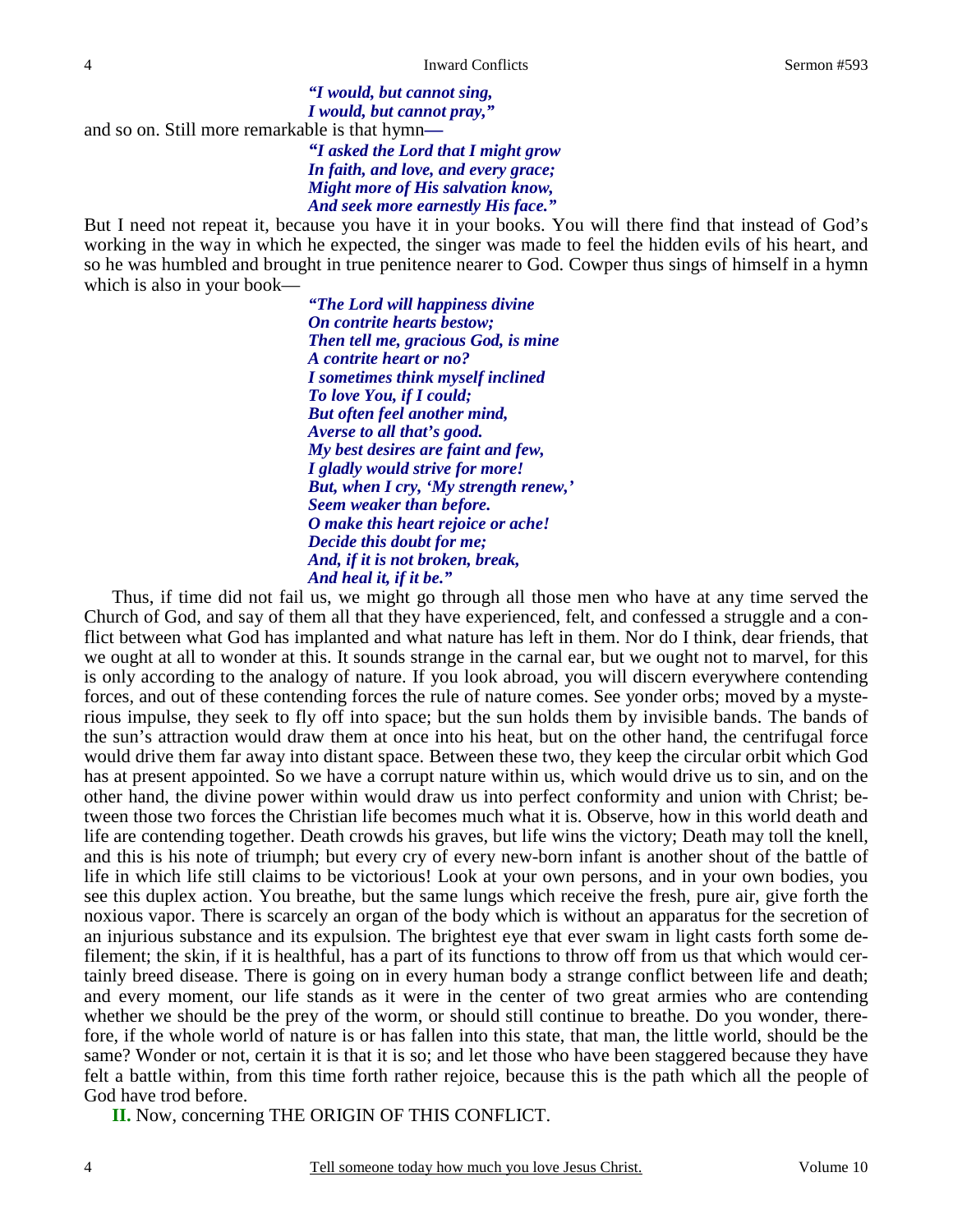#### Sermon #593 Inward Conflicts

There is but a slight battle in an unrenewed man. There is a sort of conflict of a minor kind between conscience and his grosser passions. Even Ovid could speak of this, and several heathen writers confess a war within; but there is no conflict to any high degree in the ungodly man; because, while the armed strong man keeps his house, his goods are at peace. While there is one master, a man may cheerfully serve him; but in the moment of *regeneration*, a new Master comes into the house—a stronger than he has come, and He will bind the strong man, and after many conflicts, He will cast him out forever, and get that house to be in His own possession. The new nature, which God implants in His people, is directly the opposite of the old one. As the old nature comes of Satan, being defiled and depraved by the fall, so the new nature comes direct from heaven, pure and without spot. As the old nature is sin, is essentially sin, so the new nature is essentially divine grace—it is a living and incorruptible seed which lives and abides forever, a seed which cannot sin because it is born of God. When these two, therefore, come into conflict, it is as when fire and water meet—either the one or the other must die. There can be no truce, no parley; the two are deadly foes; the life of the one is the death of the other; the strength of the one the weakness of the other. Now, the old nature has been there beforehand; it is like a tree well rooted—it has been there 20, 30, 40, 50, or 60 years according to the date of conversion, and it is not easily torn up by its roots. Even when grace comes into the heart and makes sin fall, as Dagon did before the ark of God, yet is it true of sin as it was of Dagon—the stump is left, and there is still enough vitality in that old stump to breed pain and confusion without limit. The reigning power of sin falls dead the moment a man is converted, but the *struggling* power of sin does not die until the man dies.

Bunyan said that unbelief had as many lives as a cat, and sin has the same vitality. Until we are wrapped in our winding-sheets, we shall never have that black thread of depravity drawn out from us; it *will*, it *must* continue to be there till God shall sanctify us—spirit, soul, and body—and take us home. When you remember how pure the new life is which God has given you—it is from God Himself; an emanation from His Spirit; as pure as Deity—and think how sinful, on the other hand, is your corrupt nature; can it be possible that these two should be at peace? Can two walk together unless they are agreed? Can these two principles, which are entirely opposed to one another, by any chance live at peace? It cannot be, and even if it could be, there are allies without who will never be quiet; there is Satan, who will never rest from stirring up our corruptions, and on the other hand, there is the Holy Spirit, who will never pause in the putting forth of His divine power till all evil is cast out, root and branch. Since these two must fight, the Spirit of God and the spirit of evil, so the two principles within, which are their children, must continue in conflict till our dying day. Here, then, is the source of this conflict. O my dear hearers, some of you do not know anything about this! Remember, you are in the gall of bitterness if you do not. If you are all one way, then you are all the wrong way. If there is in you no conflict, it is because there is no divine power there to drive the evil one out. The more of these wars and fights you feel, the more have you cause to thank God and take courage! The battle is not yours, but God's. You are not alone in this warfare; you shall overcome, as millions have done before you—through the blood of the Lamb!

**III.** This brings us to a third reflection. Let us for a moment consider THE REALITY OF THIS CONFLICT.

The warfare in the Christian mind is not a thing of imagination. It is most true and real. If you need proof of it, you must pass through it. Did you ever kneel down in an agony of spirit, resisting some furious temptation from within? Some of us know what it is to feel the cold sweat running down our brows when we have to fight against ourselves in fearful struggles against black thoughts of unbelief. Perhaps it may be that the base heart within has even doubted the existence of God, and dared to prompt us to defy the Deity; and we have loathed that thought, and hated it so much that our whole spirit was put to the utmost stretch of tension, in order to win a victory over ourselves. You must, if you are at all subject to strong emotions, have felt that this struggle was a terrible fact; to you there could be no doubt about it, for your whole soul felt it—your heart was like a field which is torn up and soaked with blood by the fury of battle. There is a frightful reality in this conflict, when we remember how some Christians fall during it, and sin gets the mastery. Remember, sin may win a battle, but it cannot win the campaign. What? Were there no corruptions in David? What do you think made him sin with Bathsheba? Was there no corrupt heart left in Noah, when he was naked to his shame? Was there no corruption in Lot, when he sinned in the cave? Why, those black things, which have stained the character of these holy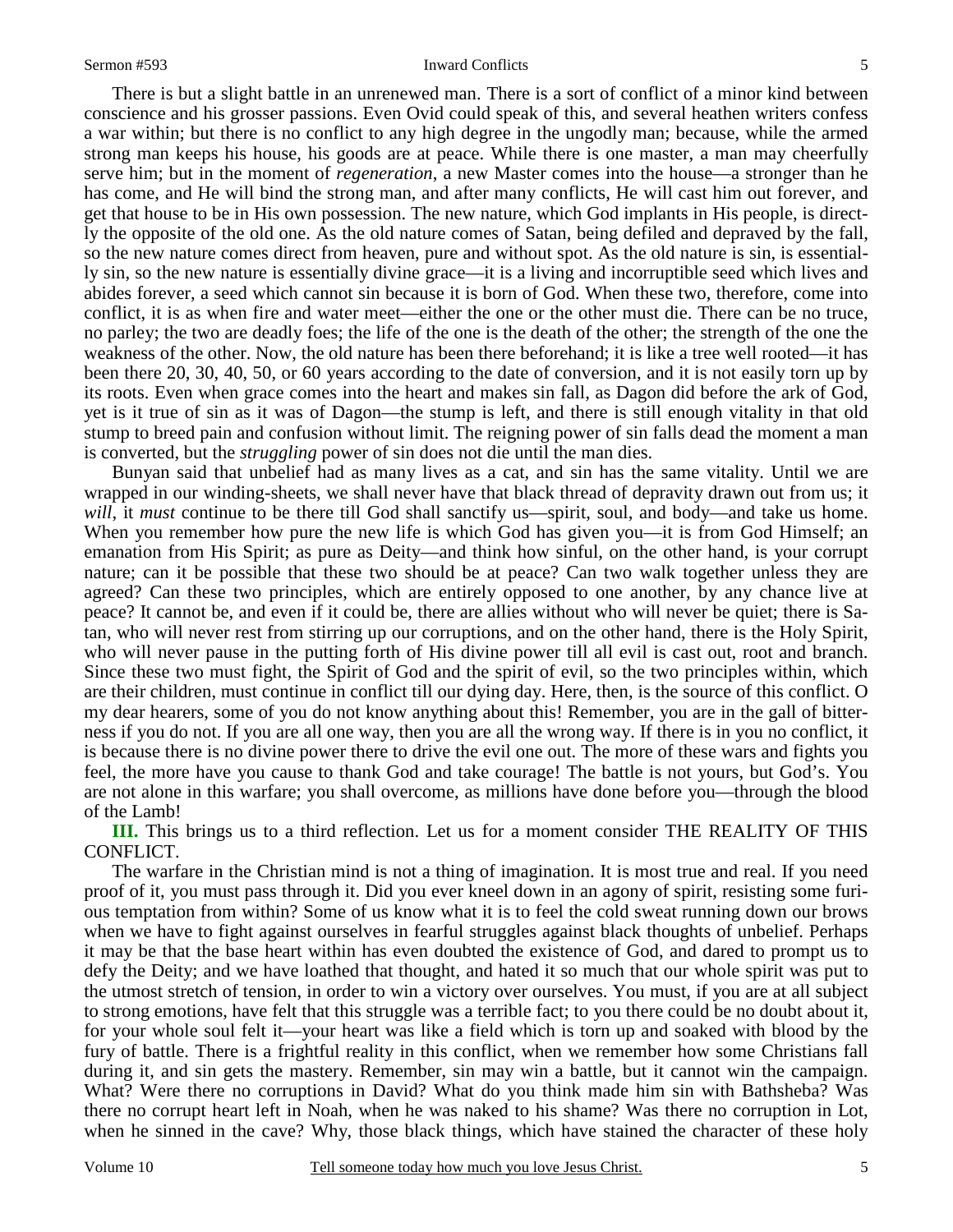men throughout all time, prove to us how dreadful must be the power of sin, and how mighty must be the power which keeps sin down. Remember what the joy of a Christian is when he feels that he has triumphed over sin. Ah, there is something real here! If the daughters of Jerusalem praised David when he came back with Goliath's head, so do all our powers bless and praise God when He gives us the neck of our spiritual enemies. Like the songsters of old, we sing, "O my soul, you have trod down strength." These are no fictions or imaginations of a poetic and fevered brain—he, that has once been along the road to heaven, knows that above all things the traveler has need to be on the watch against himself.

**IV.** In the fourth place, let us notice THE CHANGES WHICH TAKE PLACE IN THIS WAR-FARE.

The conflict in a Christian is not always carried on with the same fury. There is always war, but there is not always battle; the flesh always hates the Spirit, and the Spirit is always the opponent of the flesh; but they are not always fighting, and when they fight, it is not always with the same fury. You ask why? Well, *sometimes the flesh is not as powerful* as at other times. There are moments when, if sin were in the Christian's way, the flesh would not choose it. I may not be able to tell you exactly why, but certain it is that, partly from changes of body, and also from certain phenomena of mind, there are seasons when the propensities to evil, though still as evil, are not so vigorous as they were—their strength is awful, but it sleeps. The young lion is always a lion; but its claws are concealed, and it plays like a lamb. The raging sea is not always in tempest, yet tempests sleep in its waves. Perhaps there is more to be dreaded in the quietness of our depravity than in the raging of it, for sometimes it is the treacherous calm which the Christian ought to fear more than the storm.

Again, it is quite certain that the Spirit's work within us is not always equally active. The Spirit of God is always in a Christian—He dwells in the believer as in a temple. "My Spirit will I not utterly take from him," is true of every saint; but yet you must know that your faith is often weak, that your love is not always like a flame of fire. You cannot pray at all times as you wished, Ah, brethren, we can sometimes dash along in service like the chariots of Amminadib, but at other times, the wheels are taken off, and we drag the chariots heavily like Pharaoh in the midst of the Red Sea. A change, then, in the flesh, or a change in the spirit, may produce a diversity in the present form of the conflict; it is always there, but not always the same. I suppose that, when it is most furious, the reason for its fury may be sought for in the strength of both sides. I do not think that when the flesh is strong and the spirit is weak, that there is much conflict, then there is rather a speedy defeat; but when the Spirit of God is gloriously at work in our souls, when faith is vigorous, when hope is bright, when love is flaming, and when, at the same time the corrupt powers put forth all their might, then it is that the conflict is stern. Some Christians do not enter into this state of strong conflict for two reasons—they are men of weak passions, and divine grace in them is at a low ebb. But when a man is endowed with a strong mental nature, and the Spirit is also vigorous within him, then, there will be a contest something like the combat of two Samsons fighting and struggling together as to who shall get the victory.

Ah, beloved, these things may change, as I have said, but the war is never over. Do not any of you ever say, "I shall never be tempted again." Gray-headed brethren, do not think that the old man in you is dead. If professors fall into grave sin, and dishonor the Church, they are as often old men as young men. No, I think I may say that they are more often elder men than younger ones. It is sad it should be so, but it is so; and there is many a professor who has stood well for 40 years, but makes a fool of himself at the last; and though he has been honored in God's Church, yet he leaves a blot upon his name, and the godly say in a whisper, "No doubt he was a child of God, but it is best that he should be dead, for in his old age he fell into sin." No, we shall never be out of gunshot of the devil till we have crossed the river of death. Our carnal minds are like a powder magazine—there only needs the spark—and ah, what an explosion there would be with any of us. May the Lord keep the sparks away. Let us be very vigilant and very careful; there is an enemy behind every hedge; there is a foe waiting for us at every step; and before this Sunday's hallowed hours may be over, you and I may have slipped and have fallen into sin, to our own perpetual hurt and hindrance, unless almighty grace shall intervene.

**V.** A few words now upon THE EFFECTS OF THIS CONFLICT.

Some will say, "But why does not God remove out of the Christian the old nature?" Some uninstructed Christians even think that, in conversion, the Lord turns the old nature into a new one, which is very far from the fact. The old nature remains in the Christian; it has received a blow which will ulti-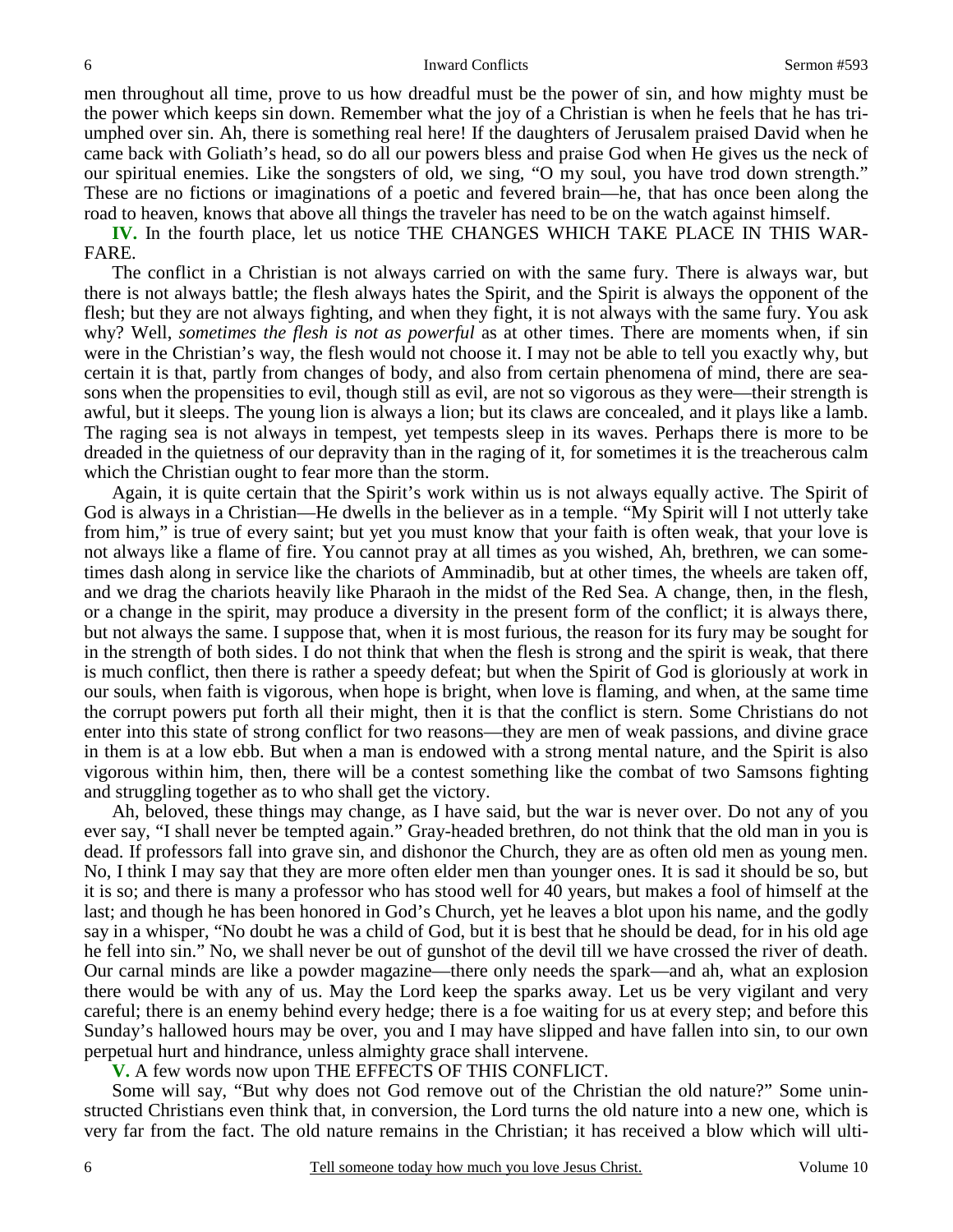#### Sermon #593 Inward Conflicts

mately be its death, but it still lives, and the new nature in the Christian comes to struggle with it for the mastery. But why is this? Well, we cannot tell you. Such a question reminds us of the slave's inquiry to the minister—"You say that God is omnipotent, and therefore, He is greater than Satan?" "Yes." "Then why does not God kill the devil and have done with him?" We believe God to be as morally omnipotent as He is physically omnipotent; and if He willed it, we do not doubt but that evil of every form and shape would disappear out of the universe; why then does He permit it? Ah, why? But there we leave it. Be amazed at the mystery if you will, but do not question God nor cast the blame of sin upon His holy character. There it is, He allows sin to remain in the universe, and after all we can say, we observe the fact, but the reason we cannot tell. Still, I think we may, in some respects, see how sin is overruled in the Christian. Sin, remaining in the believer, drives him humbly to confess his own nothingness, excludes all boasting from his tongue, compels him to trust in his God, takes away from him his propensity to trust in himself, leads him to value the precious blood which cleanses him, to prize the Holy Spirit who sanctifies him, to rejoice in the faithfulness, and patience, and long-suffering of God who still continues to be gracious to him! And oh, what songs will the man of God sing when he gets to heaven! How much sweeter will be the music because of the conflict! How much more glorious the victory because of the warfare! If I could be totally delivered from sin, root, and branch, I certainly would; but yet am I conscious that no Christian would glorify God so much in heaven as he now does if there were not sin to be contended with. A creature that could not sin, could scarcely show forth much of the praise of God by its holiness; but that the creature can sin, no, that there is a strong drawing towards sin, and yet the divine grace keeps a man from it, and sanctifies him even to perfection—why this will make the song come swelling up of, "Hallelujah! Hallelujah! Hallelujah!" If no adversaries had been tolerated, then no victories could have been won; if there were no temptations for us to struggle with, then there would have been no elbow room for our faith, no power for the display of the bare arm of God. Doubtless, it is best as it is, and when the winding up of the chapter comes, perhaps we shall see that our committed sins have been made the means of saving us from other sins which would have been our ruin. Many believers would have grown too proud to be borne with if some infirmity had not plucked the plume from their helmets and made them mourn with brokenness of heart before God. God can bring good out of evil by His overruling grace, while, on the other hand, our good works have often been the greatest curse we have ever had. Good works have puffed us up, and so have led us into pride; while our sins, though pulling us down, have, through almighty grace, led us to make men work for eternity.

**VI.** I want your attention to the last point, which is, THE CONCLUSION OF IT ALL.

This contest—is it to continue forever? Shall we forever tremble in the balances? Will there be no valley of decision where our souls may take their rest? Yes, brethren, the fight will soon be over, and the victory is guaranteed and glorious! Yes, even at the present day, the Christian is making progress. I do not admire the term "progressive sanctification," for it is unwarranted by Scripture; but it is certain that the Christian does grow in grace, and though his conflict may be as severe on the last day of his life, as in the first moment of conversion, yet he does advance in grace, and all his imperfections and his conflicts within cannot prove that he has not made progress. Let me show you this. You know that, at certain periods in your children's history, they pass through diseases incidental to childhood. Here is your babe of a month old, and there is your child of three or four years; this child of three or four years of age is suffering from some of those complaints incidental to infancy; it is not in such good health as your child of a month old; it is far weaker, and its life seems far more in danger. Yet you will not say that there is no progress, for this child of three years old has passed through three years of its difficulties and hazards, which this little one, newly-born, has yet to encounter. We all know that there are certain growing pains which the lad feels when he is verging out into his manhood, but these pains do not prove a lack of strength, but the very reverse—the muscles are being braced, and the sinews are being strengthened. Stand by the seashore when the tide is coming up. There rolled up a big wave. Just mark the place in the sand. For the next few minutes there is no wave that comes up as high as that—no, some waves that suck back the rest, and you might even think the sea was retiring. Is there, therefore, no progress made? Why, friend, you will see in a moment, if you will but wait! Another great wave will come sweeping up, far outstripping the one that we marked just now; and when you shall come back in an hour's time, and the sea has come to the fullness of its strength, you will see that the receding of any one individual wave is no mark of its retrogression. You have but to mark the whole sea and take time in